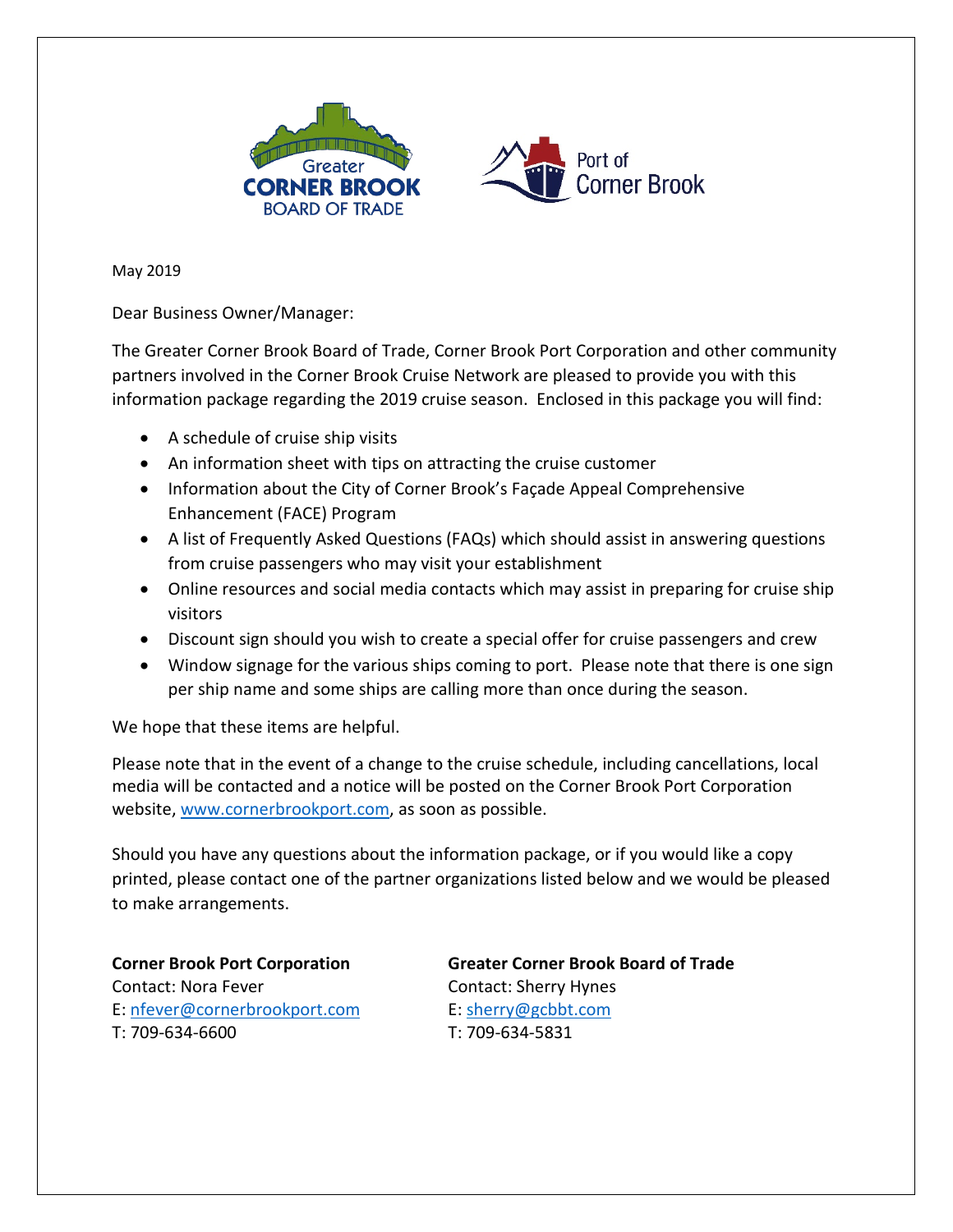### **Corner Brook Port Corporation - Cruise Schedule 2019**



| <b>Cruise Line</b>            | <b>Ship</b>          | <b>Date</b>                   | <b>Time</b> | # Passengers | <b>Crew</b> |
|-------------------------------|----------------------|-------------------------------|-------------|--------------|-------------|
| 1 Saga Cruises                | Saga Sapphire        | Friday, May 31, 2019          | 0800-1700   | 600          | 380         |
| 2 AIDA Cruises                | AIDAvita             | Tuesday, July 2, 2019         | 0800-1800   | 1266         | 419         |
| <b>3 AIDA Cruises</b>         | AIDAvita             | Tuesday, July 16, 2019        | 0800-1800   | 1266         | 419         |
| 4 Cunard                      | Queen Mary 2         | Wednesday, July 24, 2019      | 0800-1700   | 2620         | 1253        |
| 5 AIDA Cruises                | AIDAvita             | Tuesday, July 30, 2019        | 0800-1800   | 1266         | 419         |
| 6 Holland America Line        | Zuiderdam*           | Saturday, August 3, 2019      | 0800-1700   | 1916         | 812         |
| 7 Cunard                      | Queen Mary 2         | Thursday, September 5, 2019   | 0900-1700   | 2620         | 1253        |
| 8 Phoenix Reisen              | Albatross            | Saturday, September 7, 2019   | 0800-2300   | 830          | 340         |
| 9 P&O Cruises                 | Aurora               | Sunday, September 8, 2019     | 0800-1800   | 1874         | 936         |
| 10 Holland America Line       | Zuiderdam            | Monday, September 9, 2019     | 1000-2300   | 1916         | 812         |
| 11 Plantours                  | Hamburg*             | Tuesday, September 10, 2019   | 0800-1630   | 400          | 170         |
| 12 Silversea                  | Silver Wind          | Wednesday, September 11, 2019 | 1200-1900   | 296          | 222         |
| 13 TUI Cruises                | Mein Schiff 1*       | Thursday, September 12, 2019  | 0800-1900   | 1924         | 909         |
| 14 Cruise & Martitime Voyages | Marco Polo           | Saturday, September 21, 2019  | 0900-1700   | 906          | 354         |
| 15 P&O Cruises                | Arcadia              | Thursday, October 3, 2019     | 0700-1700   | 2016         | 880         |
| 16 Phoenix Reisen             | Amadea               | Saturday, October 5, 2019     | 1200-2000   | 600          | 250         |
| 17 Regent Seven Seas          | Seven Seas Navigator | Monday, October 7, 2019       | 1200-2100   | 490          | 325         |
| 18 Cunard                     | Queen Mary 2         | Tuesday, October 8, 2019      | 0900-1700   | 2620         | 1253        |
| 19 NCL                        | Norwegian Dawn       | Thursday, October 10, 2019    | 0800-1600   | 2340         | 1032        |
| 20 MSC Cruises                | MSC Meraviglia*      | Friday, October 11, 2019      | 0900-1700   | 4500         | 1536        |

\*Inaugural Call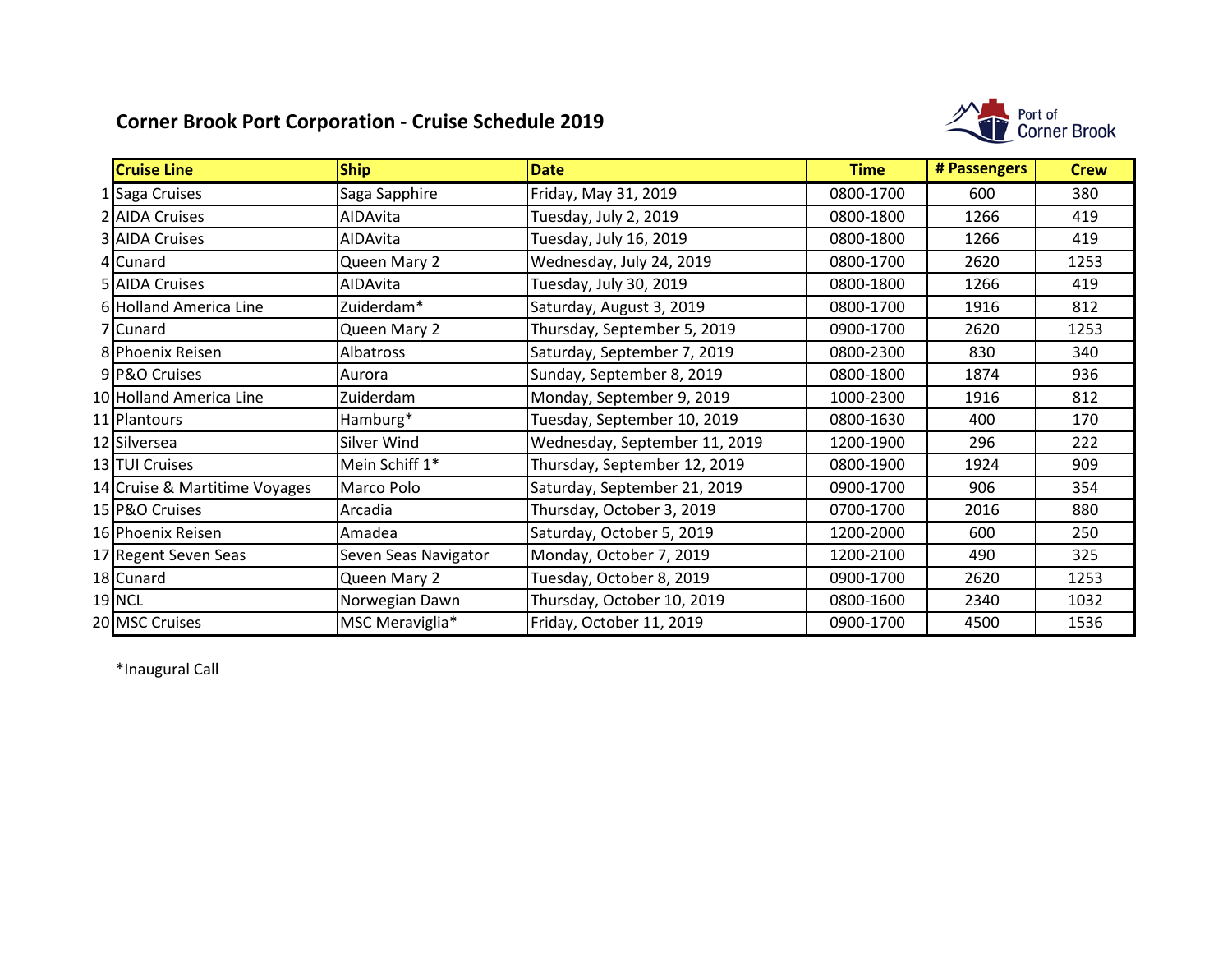

**Tips for Attracting the Cruise Ship Customer\***

*There are so many ways that you can attract the cruise customer. Be inventive. Try something new. Bring in different products. Highlight unique and/or local products. Use your storefront to attract customers inside. Utilize your friendly staff to make the sale.*

- Many passengers are seeking **small souvenir items** such as magnets, postcards, t-shirts and hats from the areas that they visit. These may not be your regularly stocked items, but could get people in the door to view your other stock. Many are looking for items with *Corner Brook* written on them.
- Passengers also like:
	- o **Handmade items**, especially unique items(one of a kind or something that could not be purchased elsewhere). Higher-end handmade items, such as carvings, are also popular, but with a limited number of sales in comparison.
	- o Items made from **products indigenous to the area**, e.g. wood products or items made using a process unique to the area
	- o **Knitted items**
	- o **Jewellery** (especially if handmade and/or unique)
	- o **Local food** items such as preserves, fudge, and chocolate.
	- o **Artwork** (size may be a factor; offering a shipping service may be a purchase incentive)
- **Shipping services**: since some items may not be permitted on the ship or the size of an item may interfere with walking around town, businesses should consider proper wrapping for transport (e.g. bubble wrap for glass items) and shipping services. Canada Post can provide information about boxing and shipping costs. Having the shipping options identified (a sign on the counter, wall or door) could encourage sales.
- **Packaging:** combining a regular item in your store with other item(s) and charging appropriately for the package is also a good idea. For example, if you sell mugs, you could fill them with locally made candy and wrap them in clear wrap with a Newfoundland Tartan tie and sell this as a packaged item - it is a ready-made gift!
- **Phone cards**: when disembarking the ship, many passengers are seeking phone cards so if you sell them, you should advertise that you have them.
- **Don't forget the crew!** While we often focus on the cruise passengers, the crew also shops while in port. They are looking for items such as detergent, snacks and clothing as these are quite expensive on the ship. Some may also be seeking higher end items such as electronics.
- **Encourage customers to come inside!** To make the sale, you have to get them in the door. We encourage you to think outside the box to get cruise visitors into your store. It could be something simple such as a welcome sign (some are included in this package), some colourful balloons or playing some music. Statistics show that passengers spend between \$60 and \$70 each per port stop, so ensure that they come through your doors instead of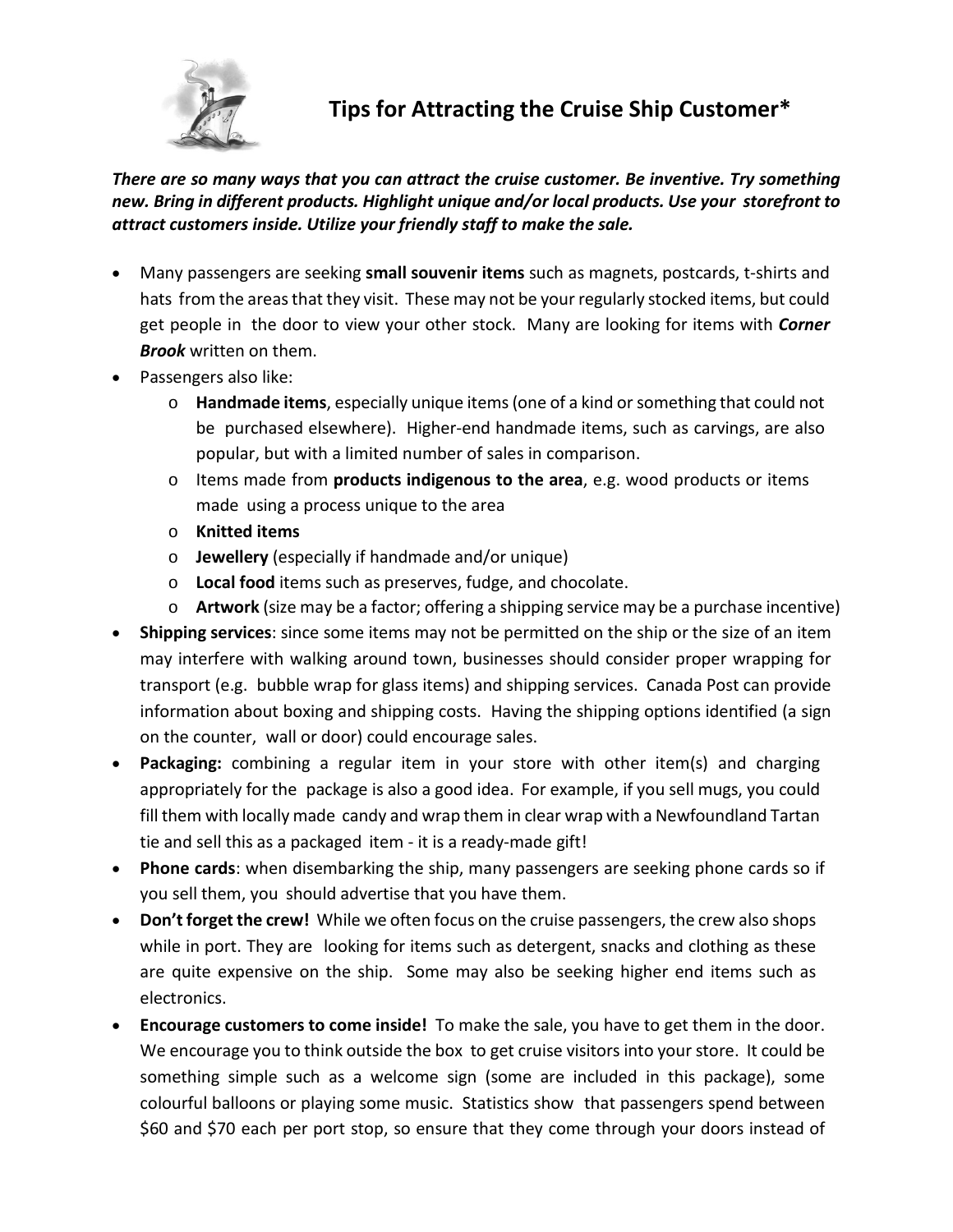window shopping.

- **A welcoming store front!** Enhancing the look of your storefront could be just the draw to pull customers inside. While you may not sell an ugly stick or a sou'wester, having them in your window would make the visitor take a second look. You could even have a sign inviting visitors to come in and find out about this local oddity. Be sure to place Newfoundlandmade or other unique products in your storefront. *If you are interested in making improvements to your façade, please see the information in this package related to the City of Corner Brook's FACE Program or visit* [http://www.cornerbrook.com/facade-appeal](http://www.cornerbrook.com/facade-appeal-comprehensive-enhancement-face-grant-program/)[comprehensive-enhancement-face-grant-program/](http://www.cornerbrook.com/facade-appeal-comprehensive-enhancement-face-grant-program/)
- **Offer great customer service:** Polish up on your staff's customer service skills. Friendly service goes a long way in making a sale. A list of Frequently Asked Questions has been included in this package – why not share it and/or post it for staff.
- **Make a scene at your place of business.** Why not organize a (non-alcoholic) screech-in for a day for the larger ship visits? Or have a local musician play in front of your store? Or create an outside market area in front of the business? All of these will attract the customer to you and hopefully translate into sales.
- **Don't forget social media!** If you have a twitter or Facebook account, making a post to welcome visitors to the City may encourage them to come by your store. Several local businesses have noticed an increase in visitation when they have posted messages on social media during cruise ship visits.
- **If you operate a restaurant, change up your fare for a day.** Offer a special menu with Newfoundland items or alter your current dishes to include items found in the province, like blueberry pie instead of apple. Be sure to advertise on outdoor signage to get people in the door.
- **If you operate a bar or pub, why not offer specials on Newfoundland-made spirits?** Or you could organize a traditional Screech-in at a cost.
- **Cross-promote with other businesses.** Encourage your customers to visit another business or offer a discount, such as 10% off your coffee with a receipt from next door.
- Visitors may also look for **pharmacies, churches and liquor stores** so it is a good idea to ensure that you and your staff are able to provide directions to those locations closest to your business.
- **Local customers also notice!** When you have something interesting or special happening, local clients may be more likely to come into your business as well.

*\*These tips are based on information gathered from passenger surveys and direct passenger feedback from numerous ports in Atlantic Canada.*

If you have an event, unique item or special discount available to cruise ship passengers, please let us know about it so that we can help get the word out! Contact Corner Brook Port Corporation at 634-6600 or **[nfever@cornerbrookport.com](mailto:nfever@cornerbrookport.com)** and the Greater Corner Brook Board of Trade at 634-5831 or **[sherry@gcbbt.com.](mailto:sherry@gcbbt.com)**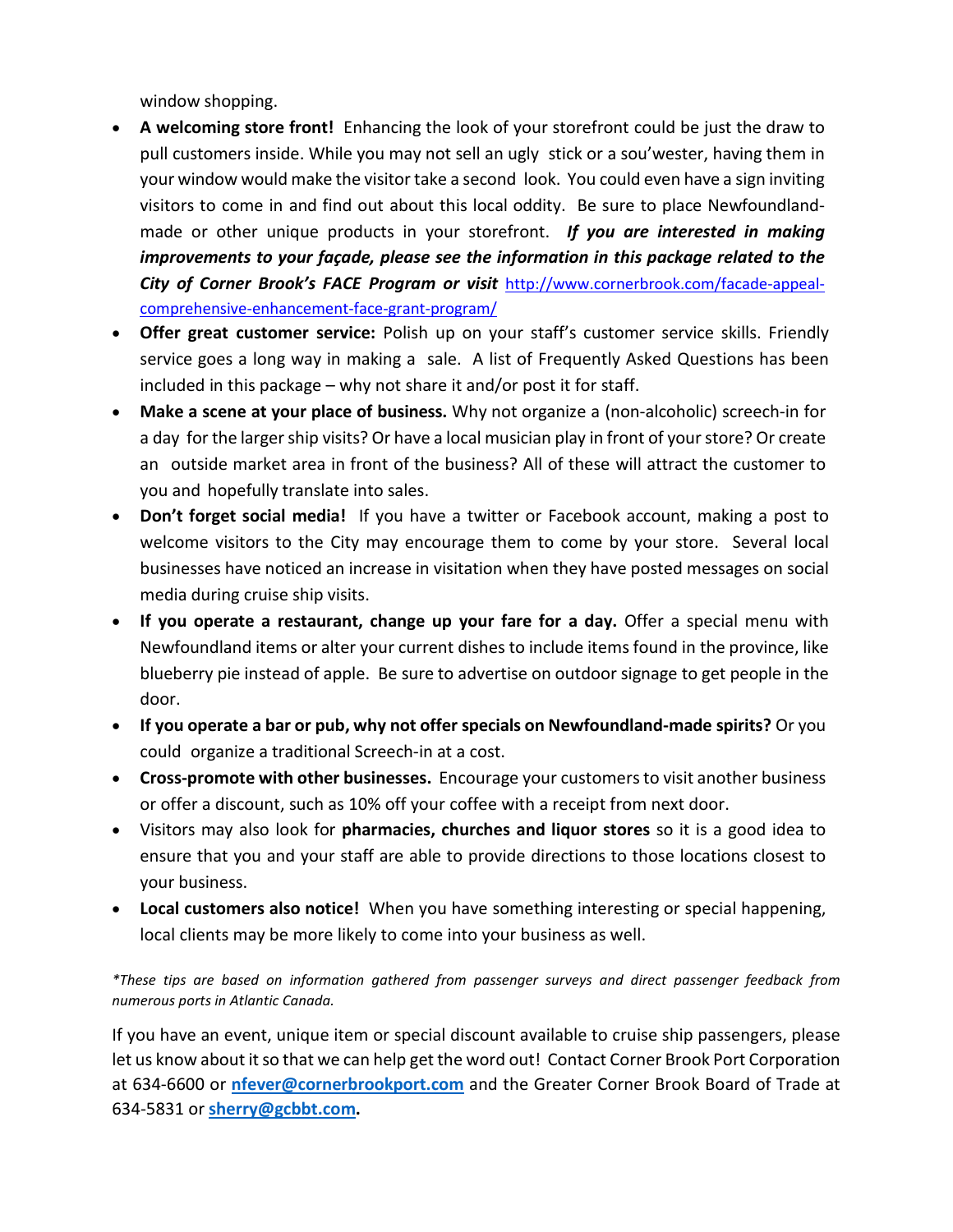

### **Interested in making improvements to your building's façade?**

### **Check out the City of Corner Brook's new FACE Grant Program!**

The Façade Appeal Comprehensive Enhancement (FACE) Program is designed assist businesses with storefronts clearly visible from a major street within the City of Corner Brook who wish to enhance the physical appearance of their establishment. The program provides funding and cash incentives to property owners/businesses for redesign, renovation or restoring the façade of their property.

Key points about the program:

- $\checkmark$  The maximum financial incentive for one property is \$10,000.
- $\checkmark$  Applications will be accepted throughout the year, January 1 December 31, 2019 and approvals will be awarded until all of the funds have been committed.
- $\checkmark$  Improvements may include storefront enhancements, landscaping and improved accessibility.
- $\checkmark$  Assistance is also available for blade signs, but the financing limits are different. When a business applies for both façade renovation and blade signs, they will be considered separate projects.

The goal of the program is to achieve significant visual improvements in the property and/or to enhance accessibility leading to increased customer visitation and a potential boost in sales!

Further details about the program, including the guidelines and application form, are available at [http://www.cornerbrook.com/facade-appeal-comprehensive-enhancement-face-grant](http://www.cornerbrook.com/facade-appeal-comprehensive-enhancement-face-grant-program/)[program/](http://www.cornerbrook.com/facade-appeal-comprehensive-enhancement-face-grant-program/) or via e-mail at [face@cornerbrook.com.](mailto:face@cornerbrook.com)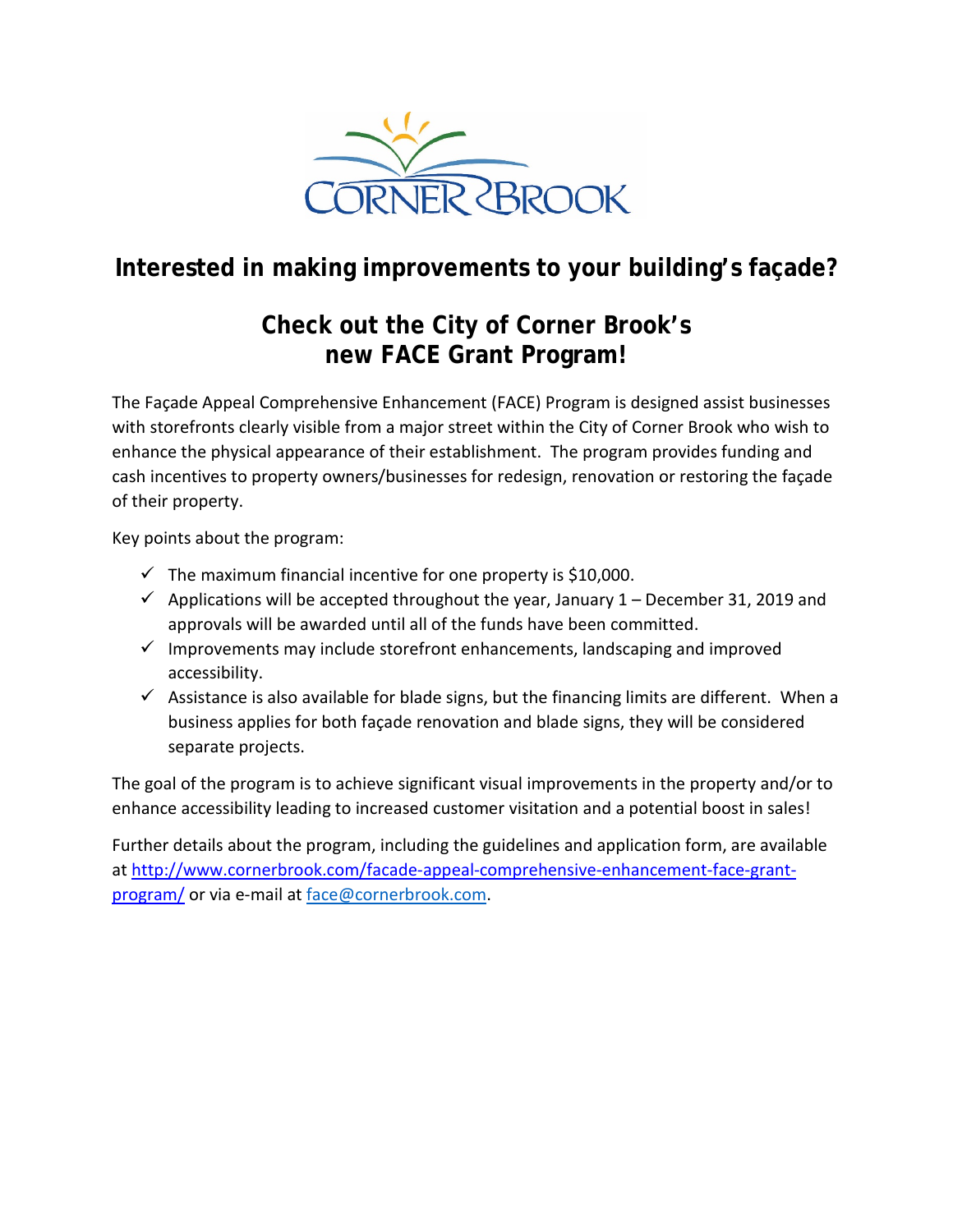### **FAQ – Corner Brook**

### **What is the population of Corner Brook?**

Approx. 20,000; Humber Valley/Bay of Islands region approx. 40,000 *(Stats Canada 2016)*

### **What is the population of the province of Newfoundland & Labrador?**

Approx. 527,613 *(Statistics Canada, Q1 2018)*

### **What is the average cost of a home in the City of Corner Brook?**

\$206,023 *(Single family home; 2017 Canadian Mortgage and Housing Corporation)*

### **What is the average income in Corner Brook?**

\$80,732 is the average household income *(Stats Canada 2016)*

### **What is the main industry/who are major employers?**

Multi-level government services, post-secondary institutions and Corner Brook Pulp & Paper. The mill has been a major employer since it opened in 1925.

### **What is the distance from Corner Brook to St. John's?**

Approx. 690 km one way (or 429 miles)

### **What is the average temperature?**

June: 12.8 ˚C │ July- August 17.3 ˚C │ September 13˚C │ October 7.5˚C │ February -6.8 ˚C

### **What is the average rainfall? Snowfall?**

Annual rainfall is 884.5 millimetres or 34 inches. Historically, August – October is rainiest period and January has the most snow. Annual snowfall during the winter is 400 centimetres, more than 13 feet.

### **How long have cruise ships been coming to the area?**

The first cruise ship came in 1976. Busier cruise seasons started in the 1990s. Corner Brook typically welcomes 10-12 cruise ships per year, mostly in September and October. There were 15 visits in 2018 and 20 are expected in 2019. This will be the busiest season on record.

### **When did Captain Cook explore the Bay of Islands?**

Captain Cook explored and mapped the Bay of Islands in 1767. 2017 was the 250th Anniversary of Cook's time in Western Newfoundland and the Bay of Islands.

### **How many moose are in NL?**

Approx. 150,000 - all descended from 4 moose that were dropped off in Howley, NL from New Brunswick in 1904. This was actually the second introduction of moose to the island. In 1878 a cow and bull were brought to the island and released near Gander Bay but it was unclear whether any offspring resulted from these two animals.

\**Please note: this document is intended as a reference tool and is not an official publication\**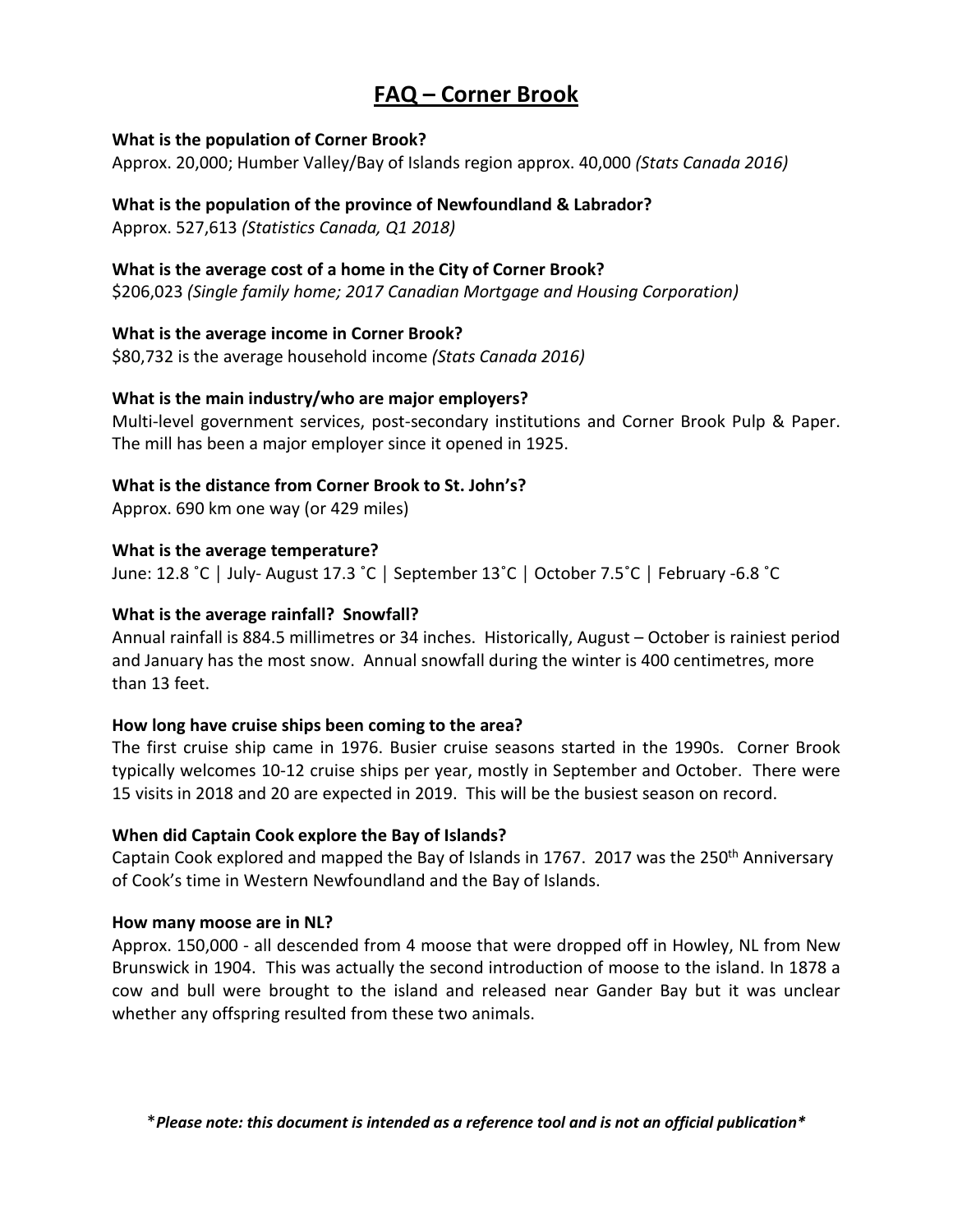### **Can you see whales and/or icebergs here in Corner Brook?**

Whales can be seen all year round in the Bay of Islands. Icebergs usually come into the coves around Newfoundland in the spring and may stay around into the early summer, however they cannot typically be seen in the Bay of Islands. On average, icebergs are more plentiful as one travels further north up the east coast of NL.

### **How did Corner Brook get its name?**

While there is no official story, it is a possibility, according to local legend, that the name Corner Brook actually evolved from the name Connor's Brook. A hermit named Connor lived near the brook which runs through the centre of town and back into the woodlands. It is said that many people referred to it as Connor's Brook, but over time it changed into Corner Brook. What do **you** think the story is?

### **What is the background of the local people?**

The first European visitors to Newfoundland and Labrador were Portuguese, Spanish, French, English and Irish who came to fish in the ocean that surrounds us. Many of these visitors stayed for the fishing season and then returned home. Fishing, especially the herring fishery, was very important to settling the communities within the Bay of Islands. Some of those communities make up present day Corner Brook such as Birchy Cove (Curling) and Humbermouth. With the establishment of the pulp and paper mill in the mid-1920s, the foundations of what would become Corner Brook took root. Many of the people who settled in Corner Brook came from towns and villages in Atlantic Canada as well as Great Britain (England, Scotland, and Wales). Some of the early history can still be seen in the one-way streets and houses in our downtown area and in the names of areas and streets within Corner Brook. People from all over the world still come to live and work in Corner Brook.

### **What is the size of Gros Morne National Park?**

Park size: 1,805 sq. km │ 697 sq. miles

### **How long does it take to drive to Gros Morne National Park from Corner Brook**

To Woody Point, Gros Morne National Park (route 431) = 121 km. About 1 hour 36 mins. To Rocky Harbour (route 430) = 126 km. About 1 hour 32 mins.

### **Why is Gros Morne National Park a UNESCO World Heritage Site?**

Gros Morne National Park of Canada, the second largest National Park in Eastern Canada, was designated a UNESCO World Heritage Site in 1987. It was given the designation based on its exceptional natural beauty and outstanding examples representing major stages of Earth's history. The rocks of Gros Morne National Park and adjacent parts of western Newfoundland are world-renowned for the light they shed on the geological evolution of ancient mountain belts. The geology of the park illustrates the concept of plate tectonics, one of the most important ideas in modern science. The rocks of Gros Morne were once part of an ancient ocean and later thrust up to form the Appalachian Mountains as two continents collided. Glaciers carved out the land creating spectacular landscape and exposing the earth's mantle. The Tablelands, on the park's south side, is one of the few places in the world where the earth's mantle is exposed.

\**Please note: this document is intended as a reference tool and is not an official publication\**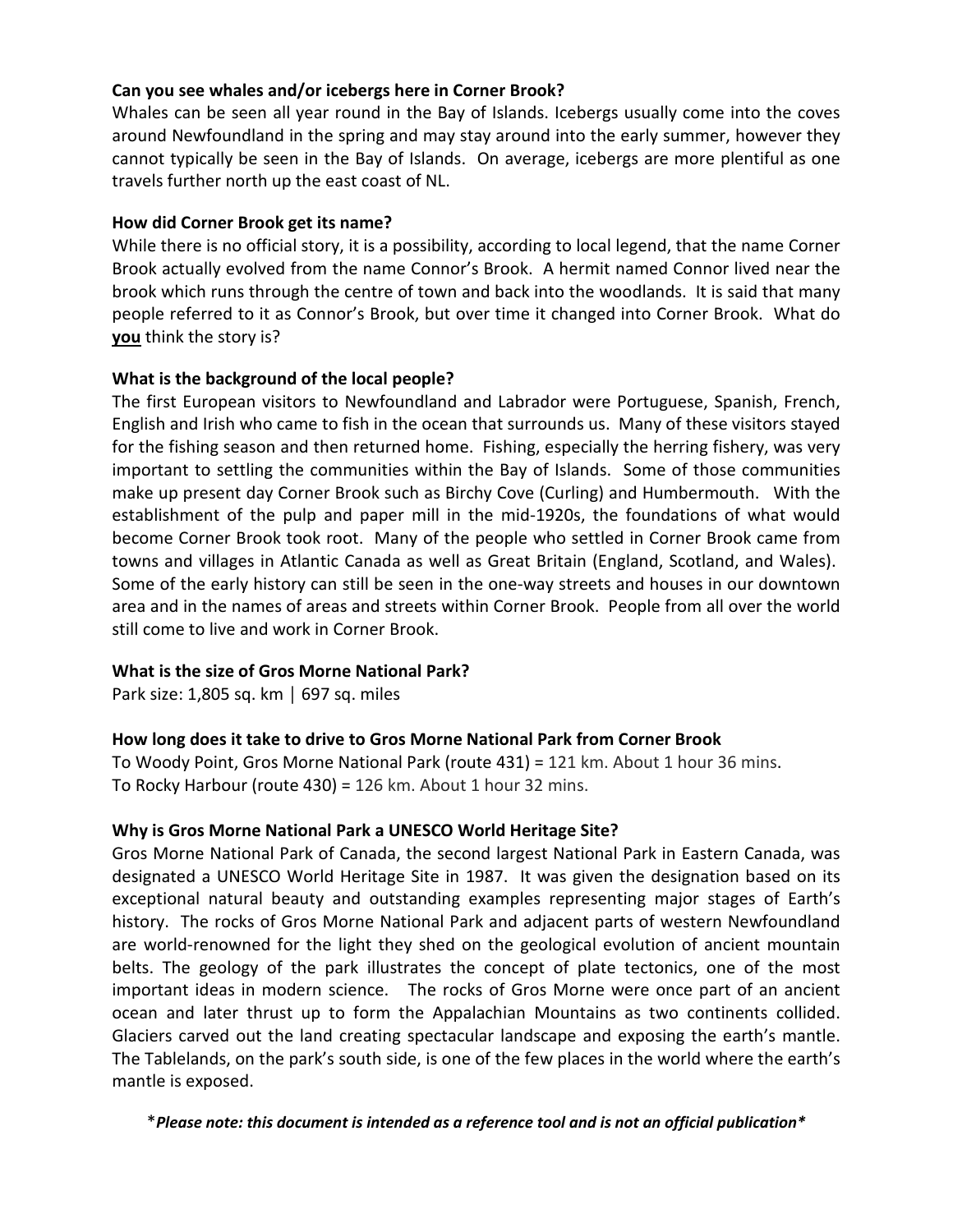### **FAQ – Visitors Asking for Directions & Suggestions**

**Passengers typically ask about how/where to find a variety of businesses/services. It is a good idea to make sure that you and your staff can provide directions from your location to the following:**

- Nearest ATM/Bank
- Nearest post office
- Nearest liquor store
- Nearest shopping area
- Grocery store
- Place to buy NL souvenirs
- Coffee shop
- Internet access/WiFi
- Entrances to Corner Brook Stream Trail
- Place to buy postcards
- Place to get seafood or local cuisine
- Public payphone locations

### **When giving directions, remember to:**

- Speak slowly
- Use landmarks (e.g., "you will pass City Hall on your left" or "you will go through three intersections, then make a right"), but remember when directing visitors to use landmarks that are easy to identify (e.g., don't say "next to the old Canadian Tire building")
- Use visuals if possible (e.g., "if you look around the corner, you can see a sign saying Corner Brook Steam Trail")
- Provide a distance or time estimate, taking into account the abilities of the passenger(s).
- Give the option of taking transportation, such as a taxi. (e.g., "it takes about 20 minutes to walk, but a taxi could take you there in 5 minutes or less")
- Provide additional information if you can, such as the admission price of an attraction or the hours of operation of a store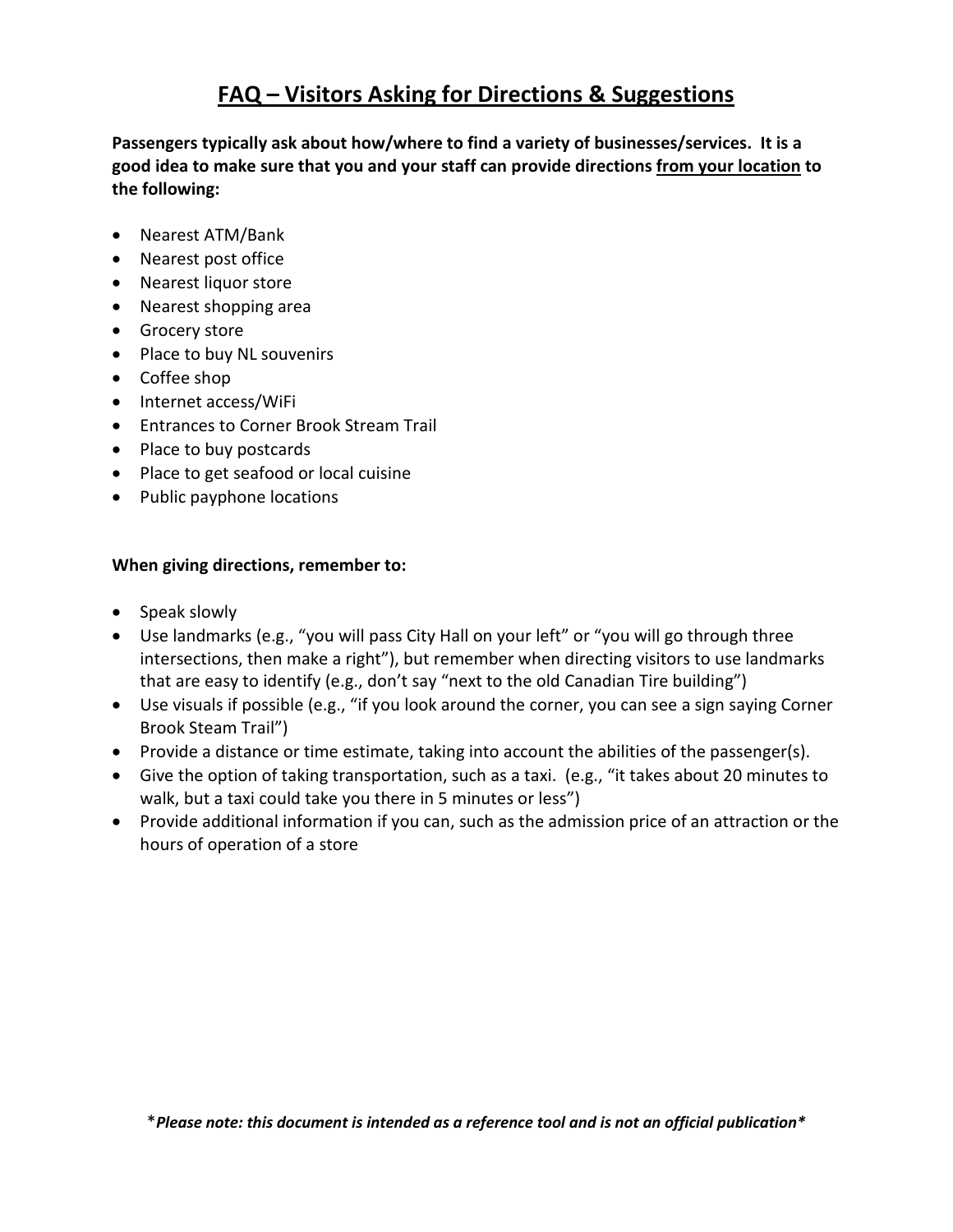### **Social Media & Online Resources**

*(Format: website │ facebook page │ twitter handle)*

*Corner Brook Port Corporation* [www.cornerbrookport.com](http://www.cornerbrookport.com/)

*Greater Corner Brook Board of Trade* [www.gcbbt.com](http://www.gcbbt.com/) │ facebook.com/gcbbt │ @GCBBT

*City of Corner Brook*  [www.cornerbrook.com](http://www.cornerbrook.com/) │ facebook.com/CityofCornerBrook *│* @CornerBrook

*Corner Brook Museum & Archives*  [www.cornerbrookmuseum.ca](http://www.cornerbrookmuseum.ca/) | @cbrookmuseum

*Go Western Newfoundland* [www.gowesternnewfoundland.com](http://www.gowesternnewfoundland.com/) | facebook.com/GoWesternNewfoundland | @WNewfoundland

*Royal Canadian Legion* [rcl.br.13@nf.aibn.com](mailto:rcl.br.13@nf.aibn.com)

*Rotary Arts Centre* [www.rotaryartscentre.ca](http://www.rotaryartscentre.ca/) | facebook.com/RotaryArtsCentre | @CBRotaryArts

*Newfoundland & Labrador Public Libraries-Corner Brook Public Library* [www.nlpl.ca](http://www.nlpl.ca/) | [facebook.com/cornerbrookpubliclibrary](http://www.facebook.com/cornerbrookpubliclibrary) | @NLPubLibraries

*Gros Morne National Park*  [www.pc.gc.ca/en/pn-np/nl/grosmorne/index](http://www.pc.gc.ca/en/pn-np/nl/grosmorne/index) | facebook.com/GrosMorneNP | @ParksCanadaNL

*Experience Qalipu* [www.experienceqalipu.ca](http://www.experienceqalipu.ca/) | [www.facebook.com/experienceqalipu](http://www.facebook.com/experienceqalipu)

*Cruise Newfoundland and Labrador* [www.cruisetheedge.com](http://www.cruisetheedge.com/) │ *Facebook.com/CruisetheEdge* │ *@CruiseNL*

*Newfoundland and Labrador Tourism*

[www.newfoundlandlabrador.com](http://www.newfoundlandlabrador.com/) | facebook.com/NewfoundlandandLabradorTourism | @NLtweets

*Hospitality Newfoundland and Labrador* [www.hnl.ca](http://www.hnl.ca/) │ facebook.com/HospitalityNL │@HospitalityNL

### *Cruise Atlantic Canada*

[www.cruiseatlanticcanada.com](http://www.cruiseatlanticcanada.com/) │ facebook.com/CruiseAtlanticCanada │ @ACCACruise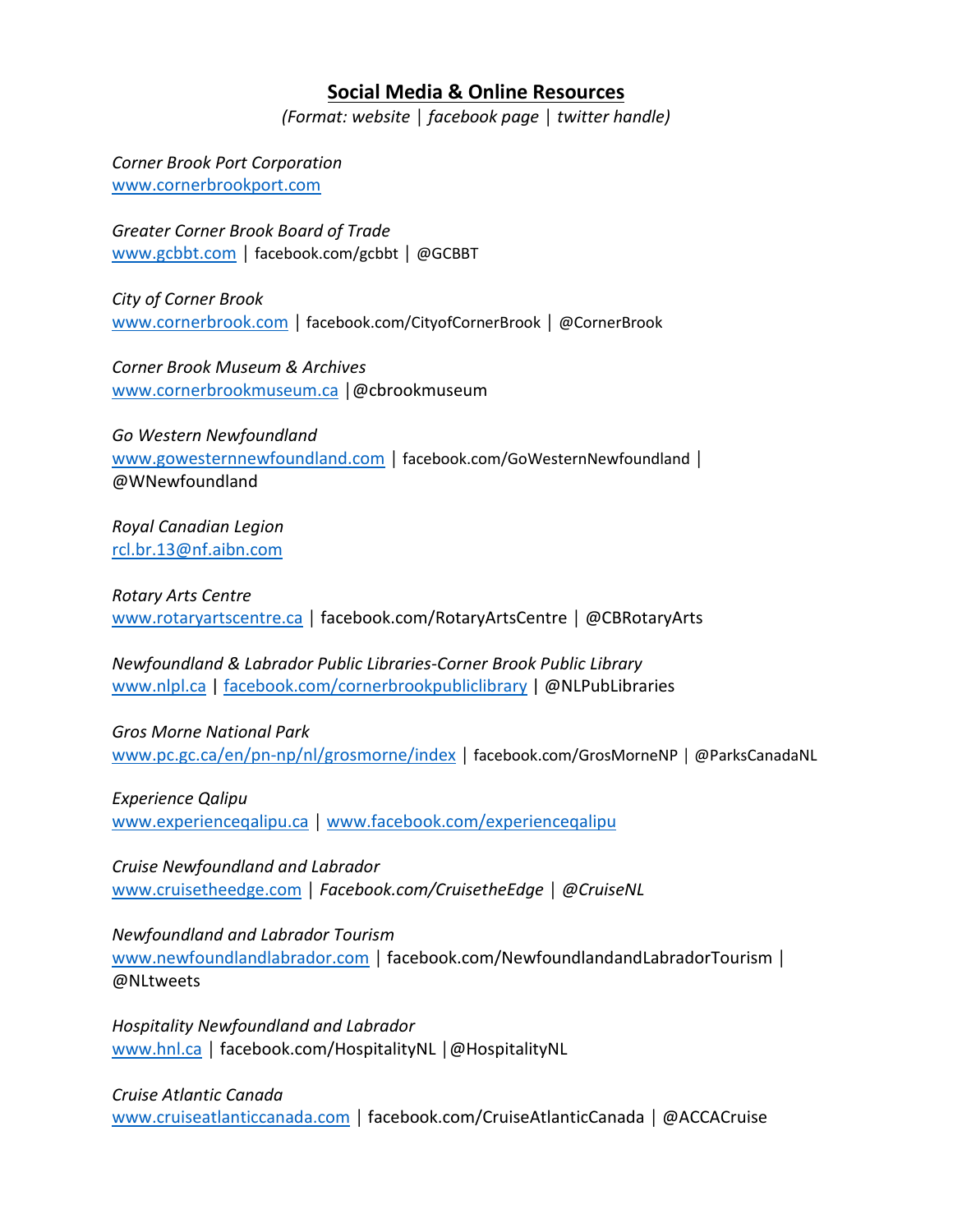### WELCOME Passengers & Crew

Show your Ship card at the cash to receive a special discount on your purchase!

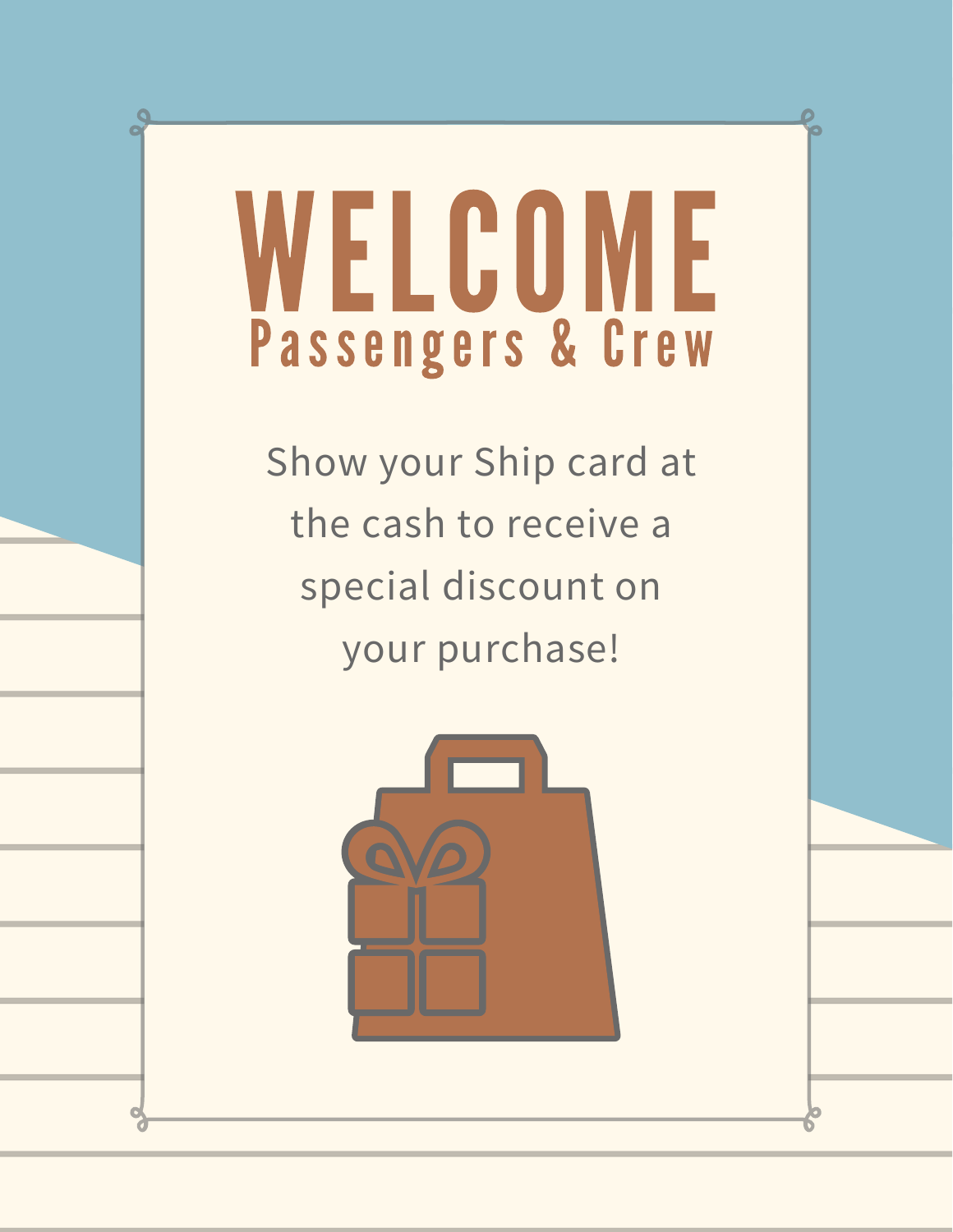

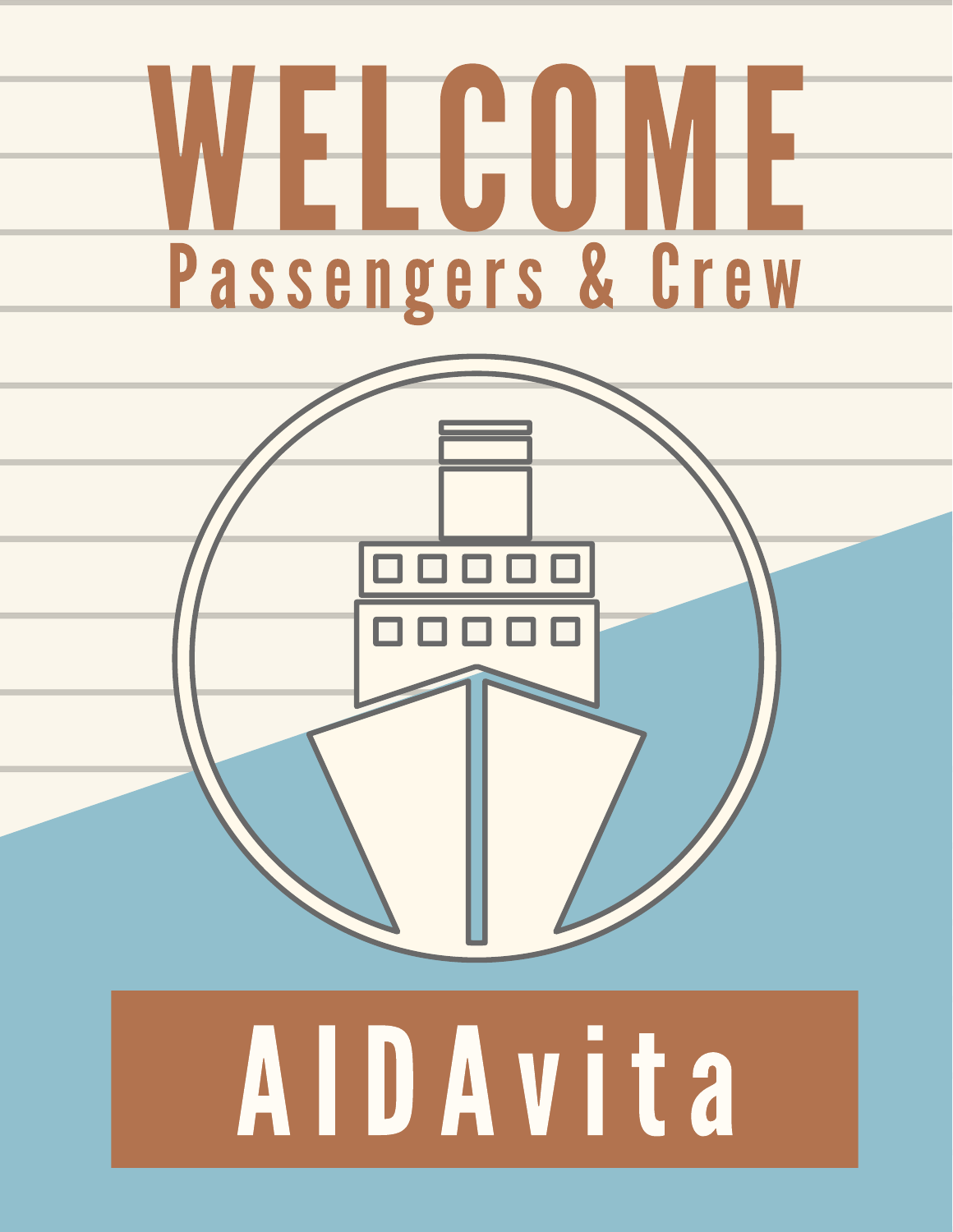

# ALBATROSS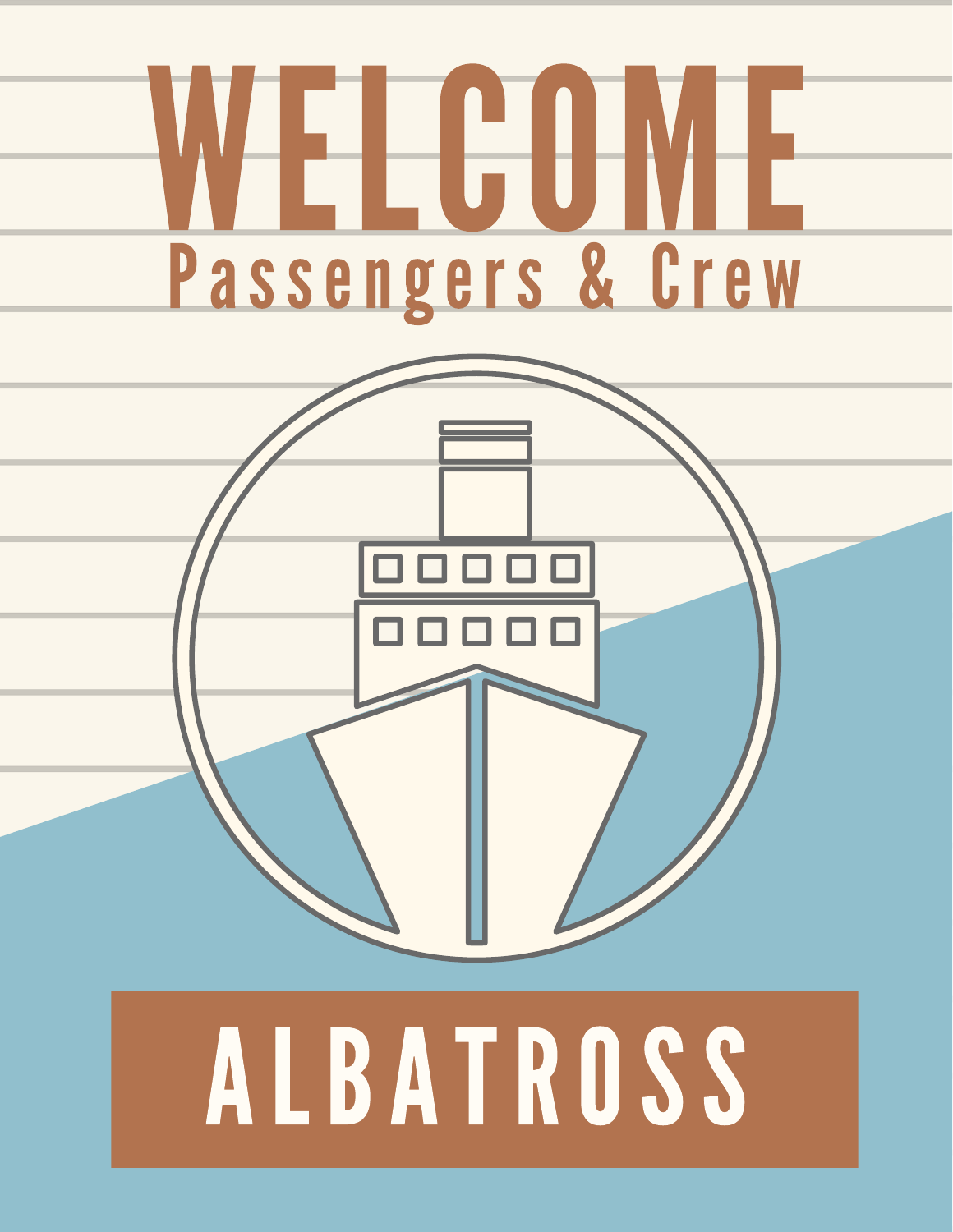

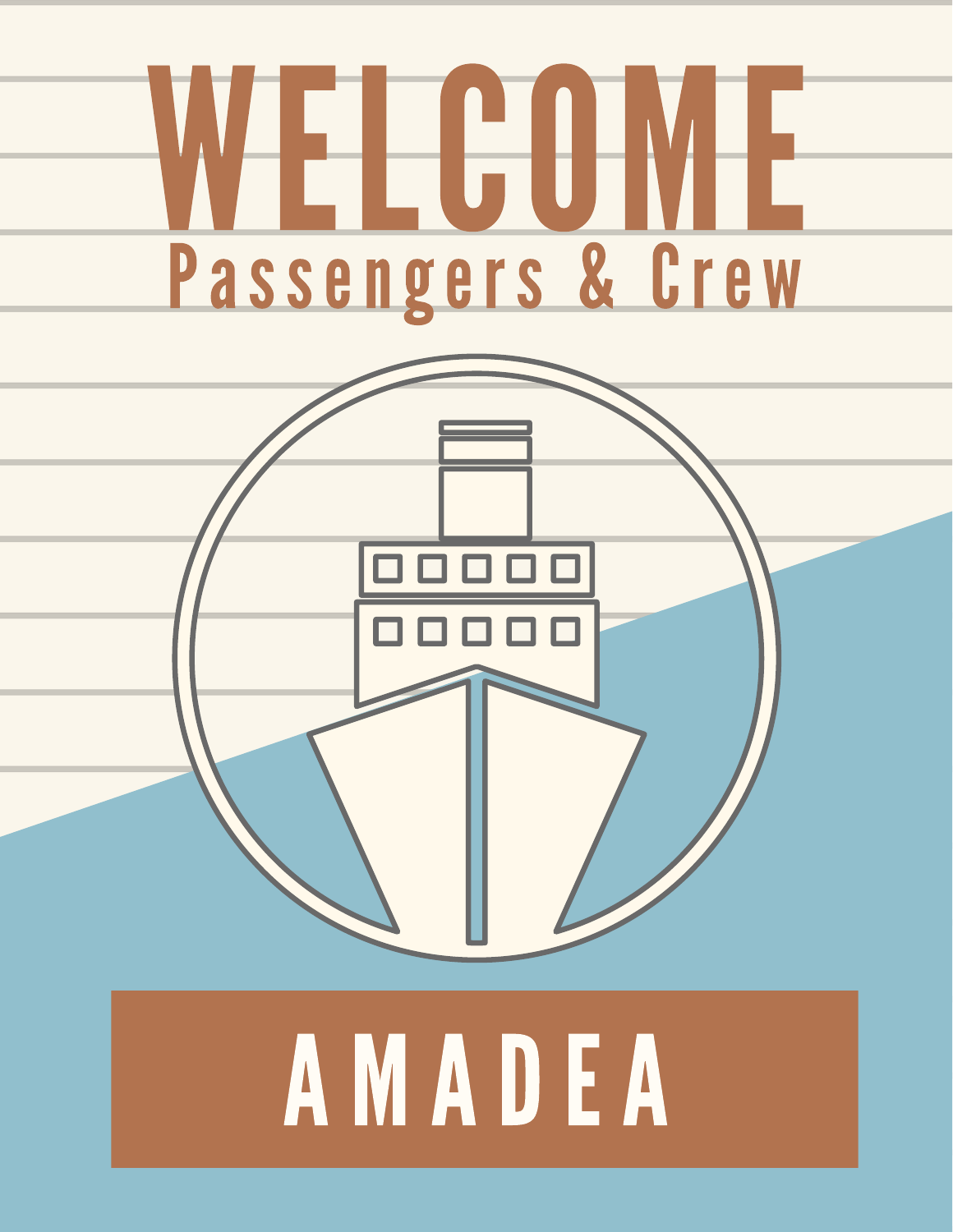

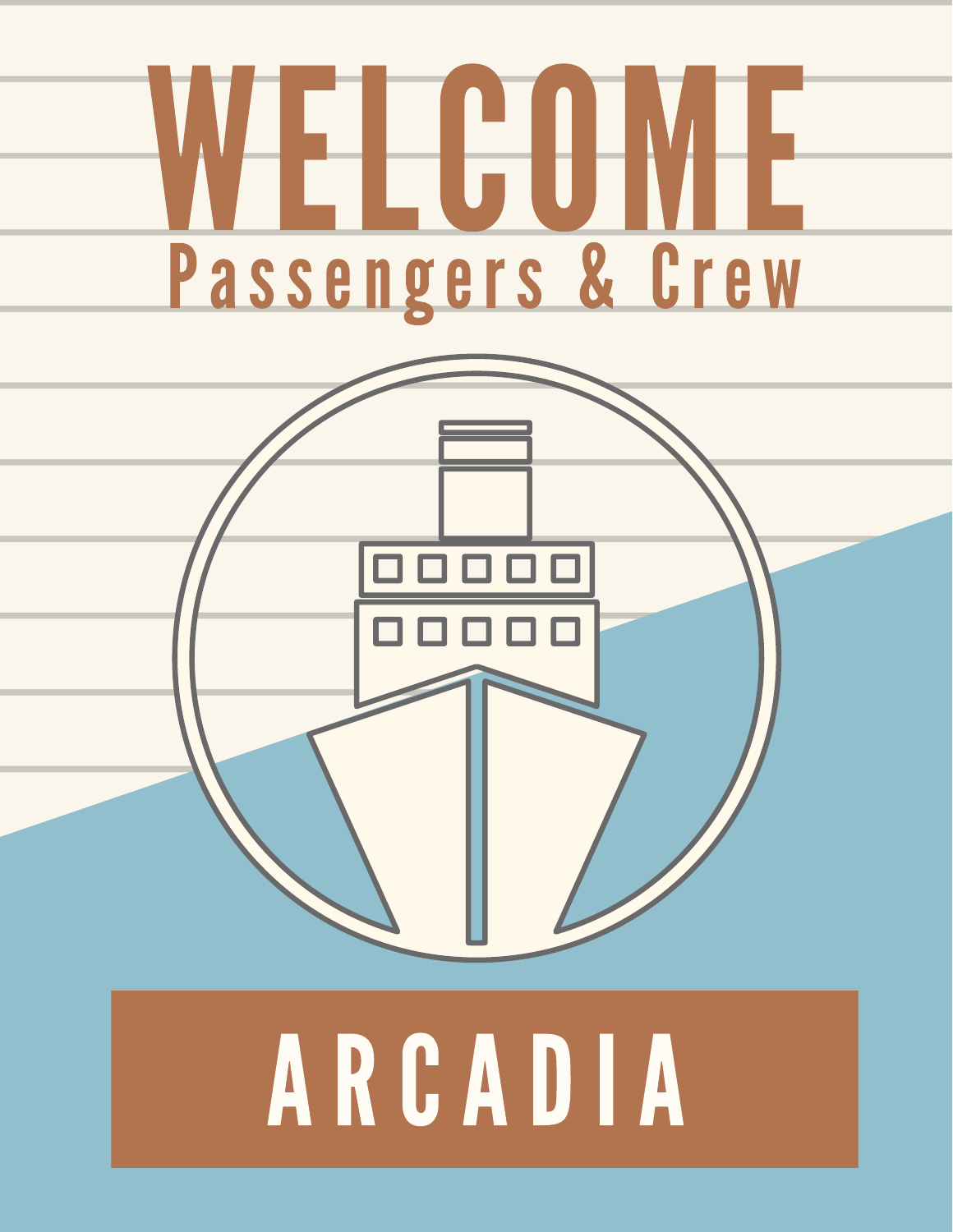

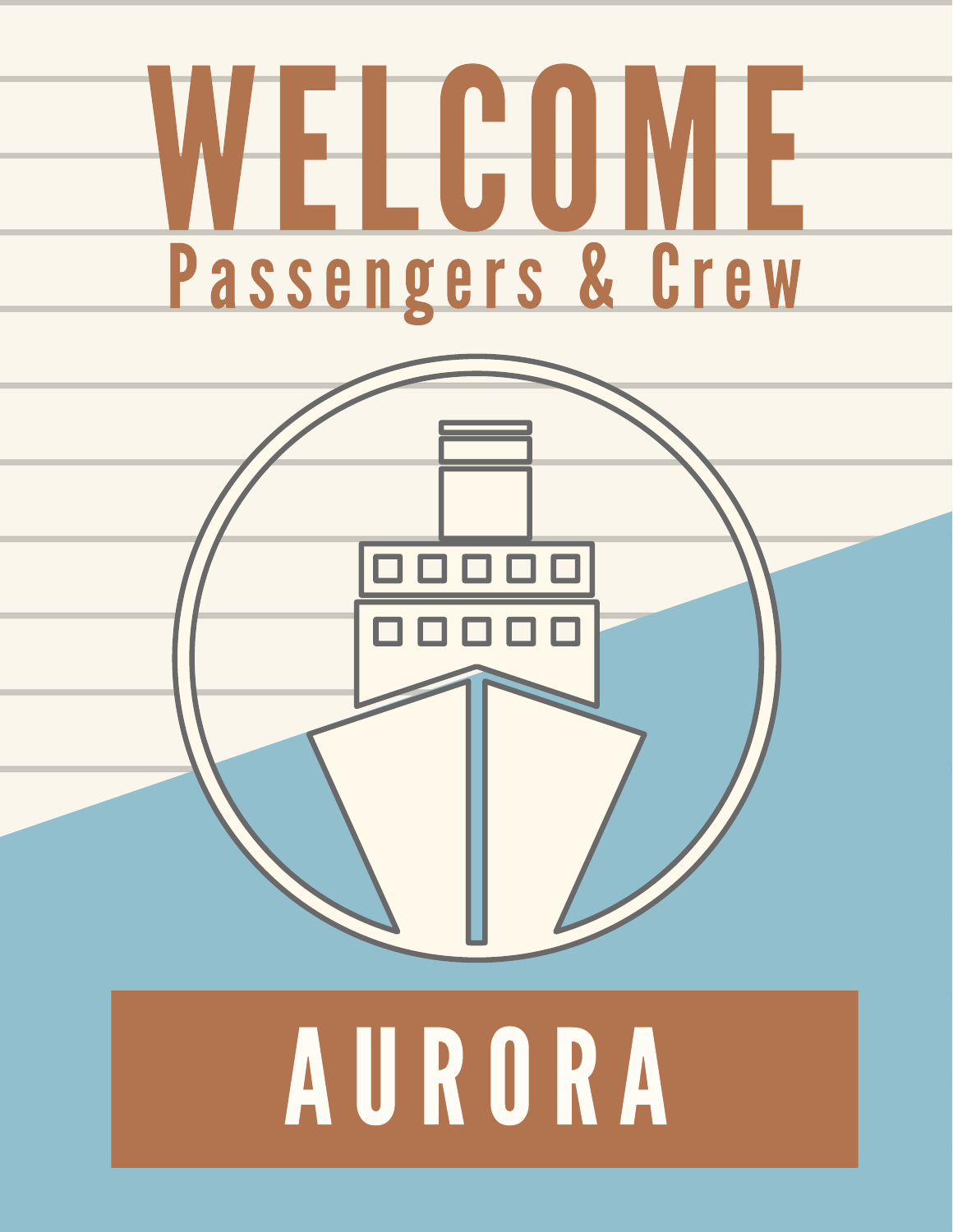

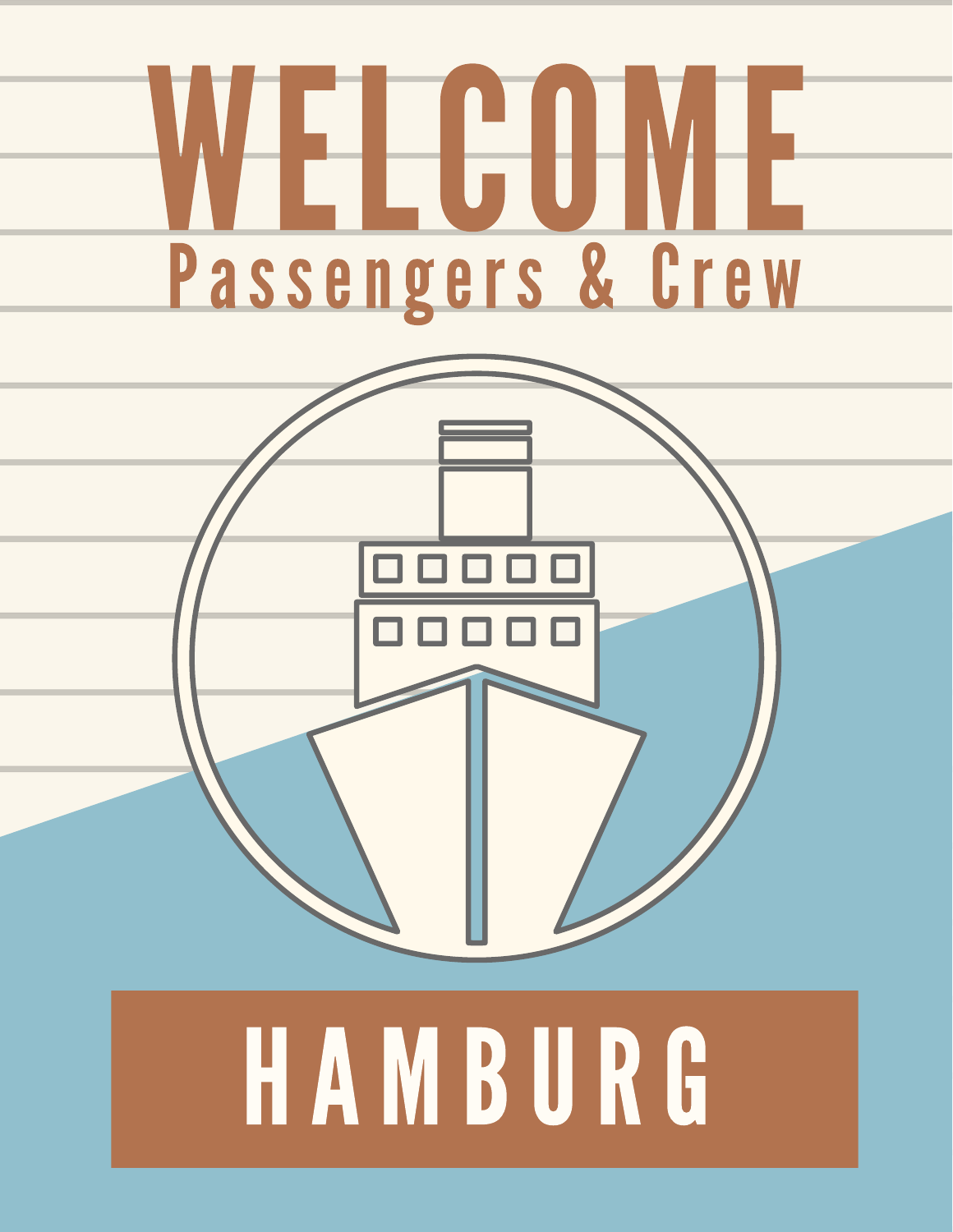

# MARCO POLO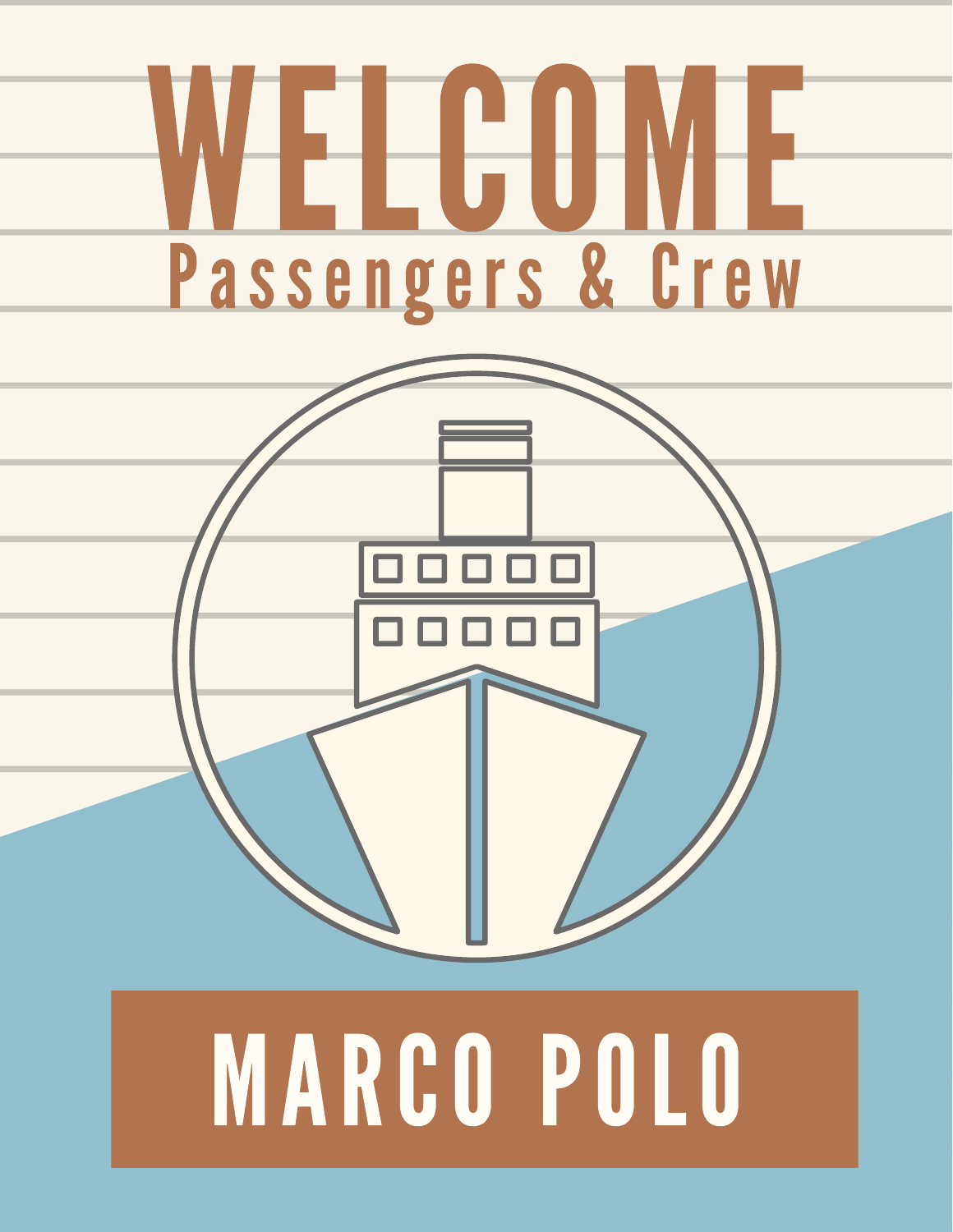

# MEIN SCHIFF 1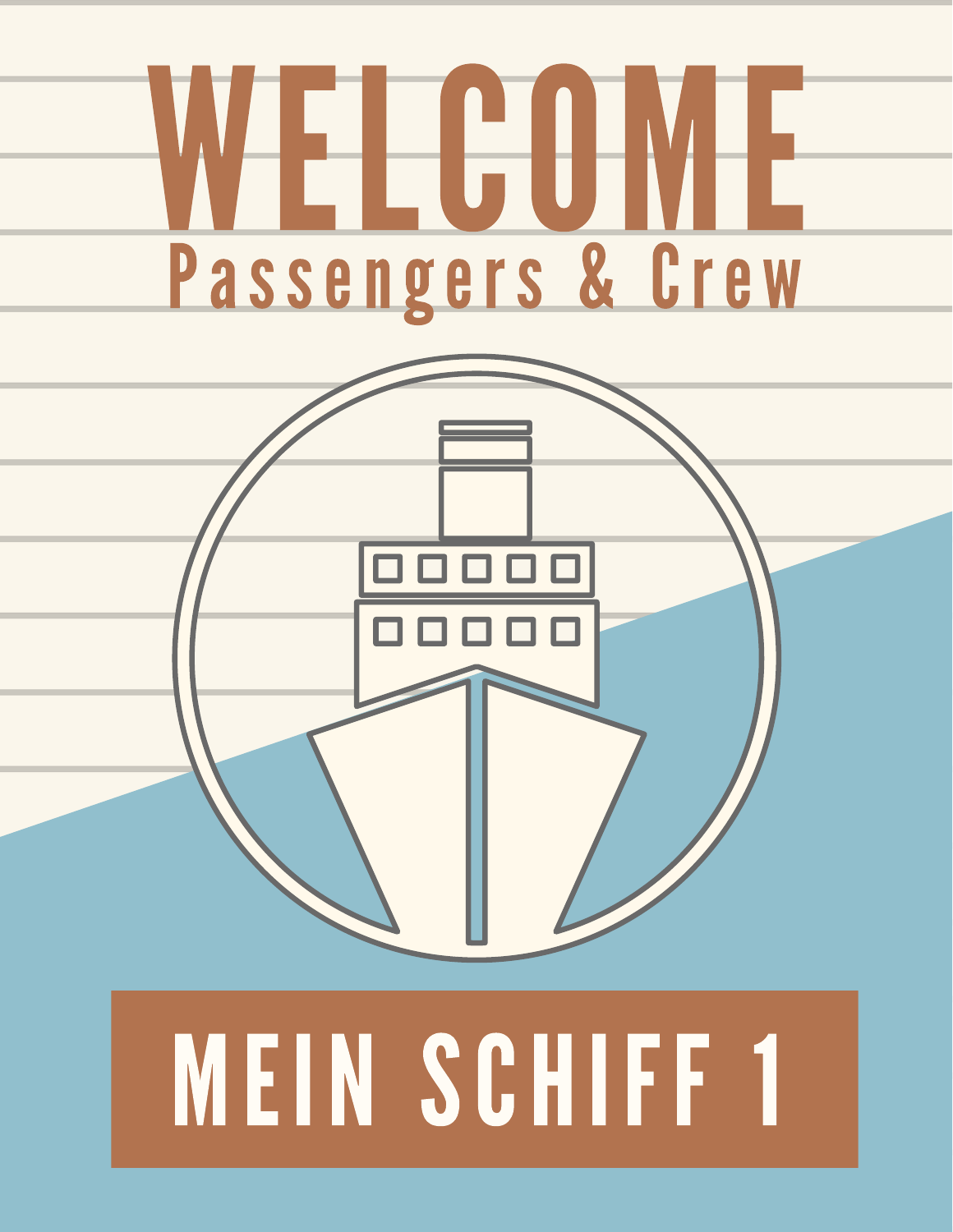

### **MSC Meraviglia**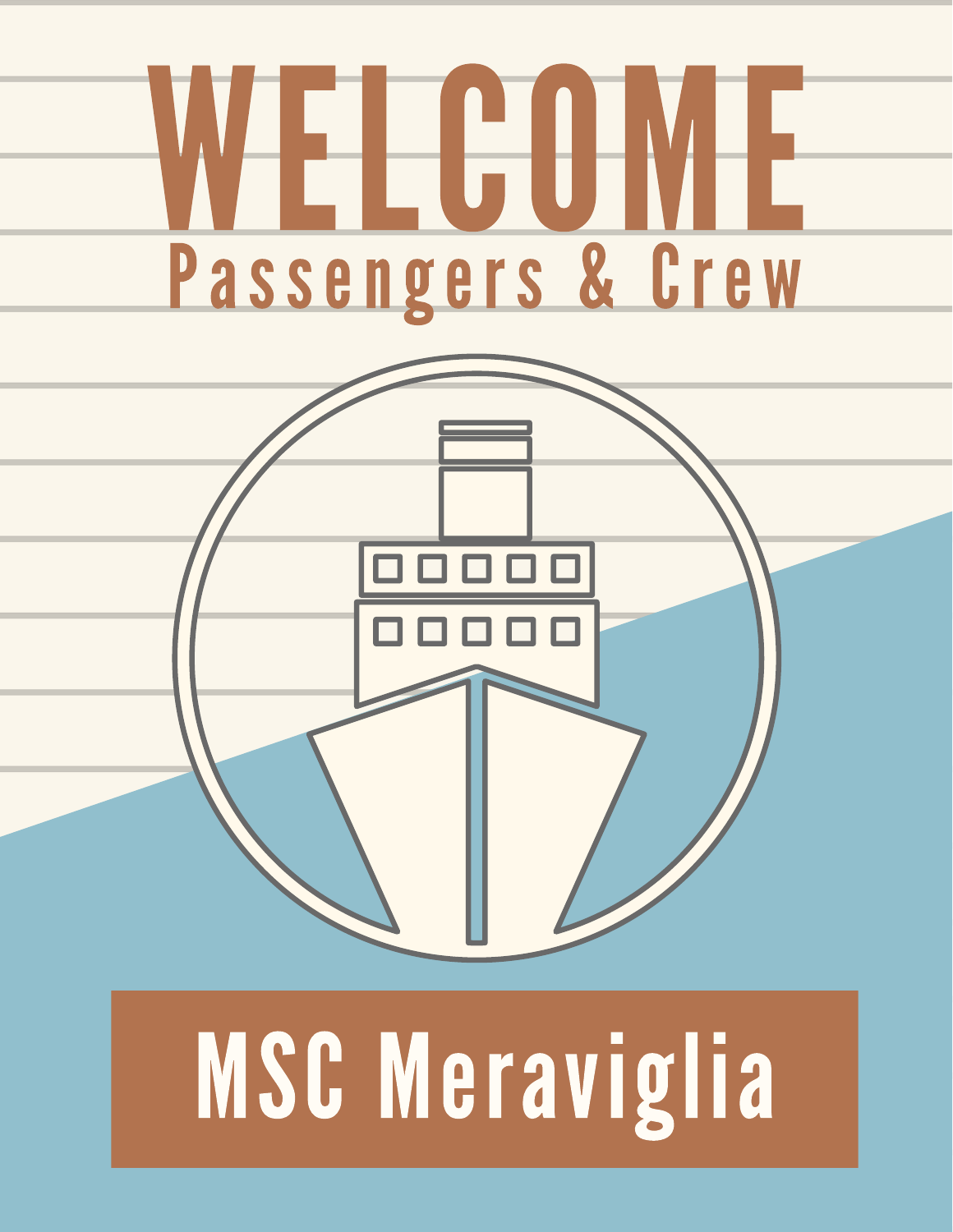

### Norwegian Dawn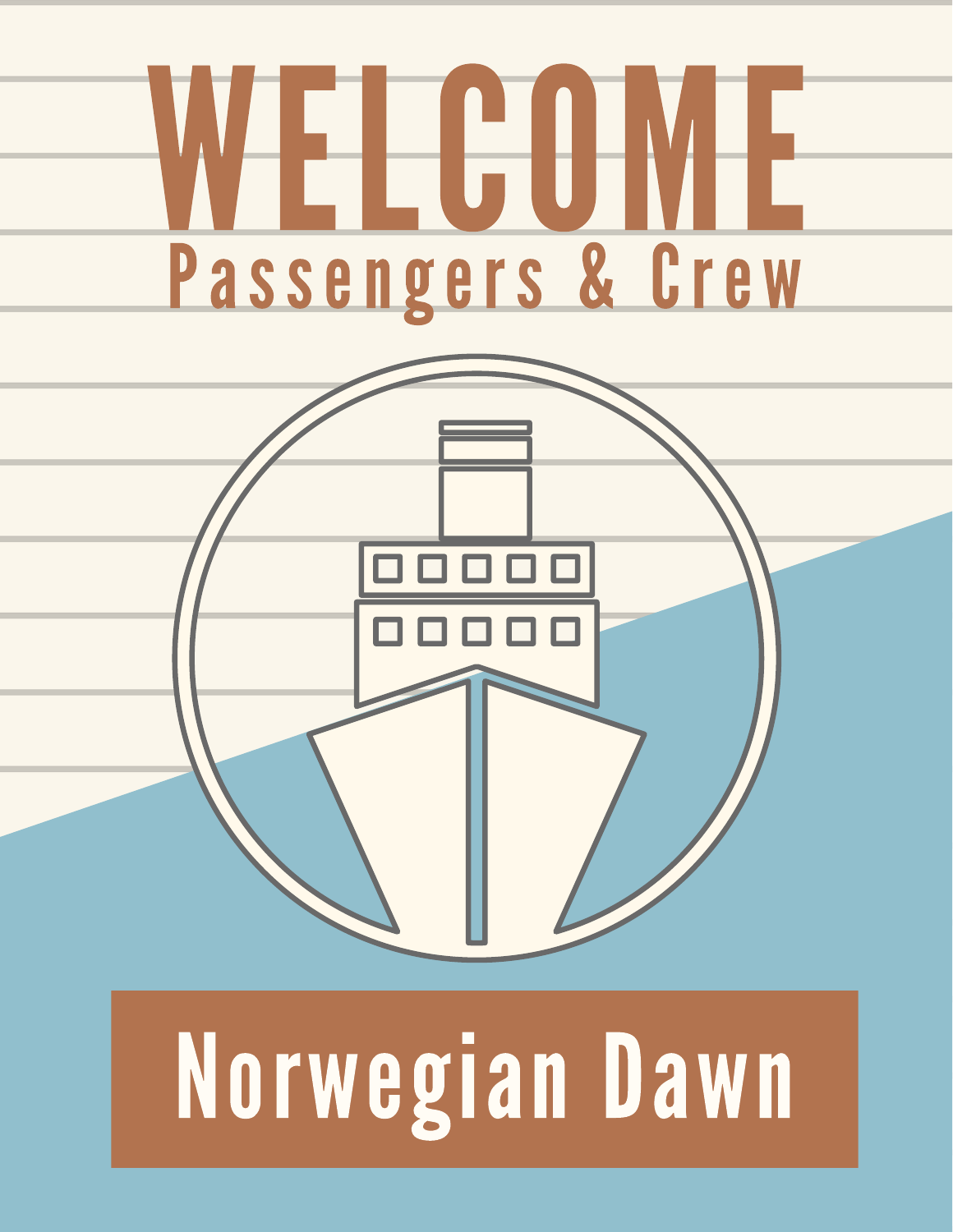

## Queen Mary 2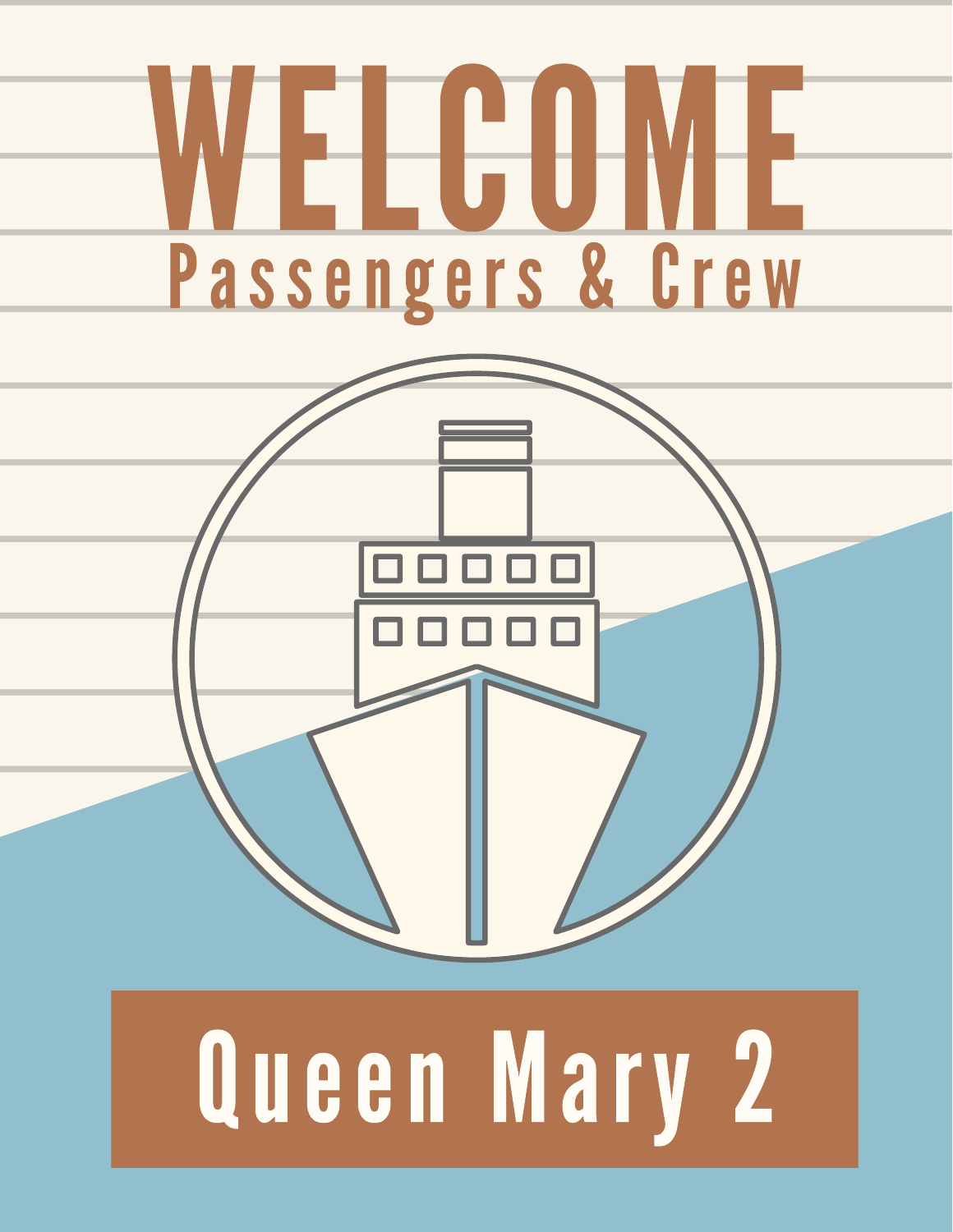

### SAGA SAPPHIRE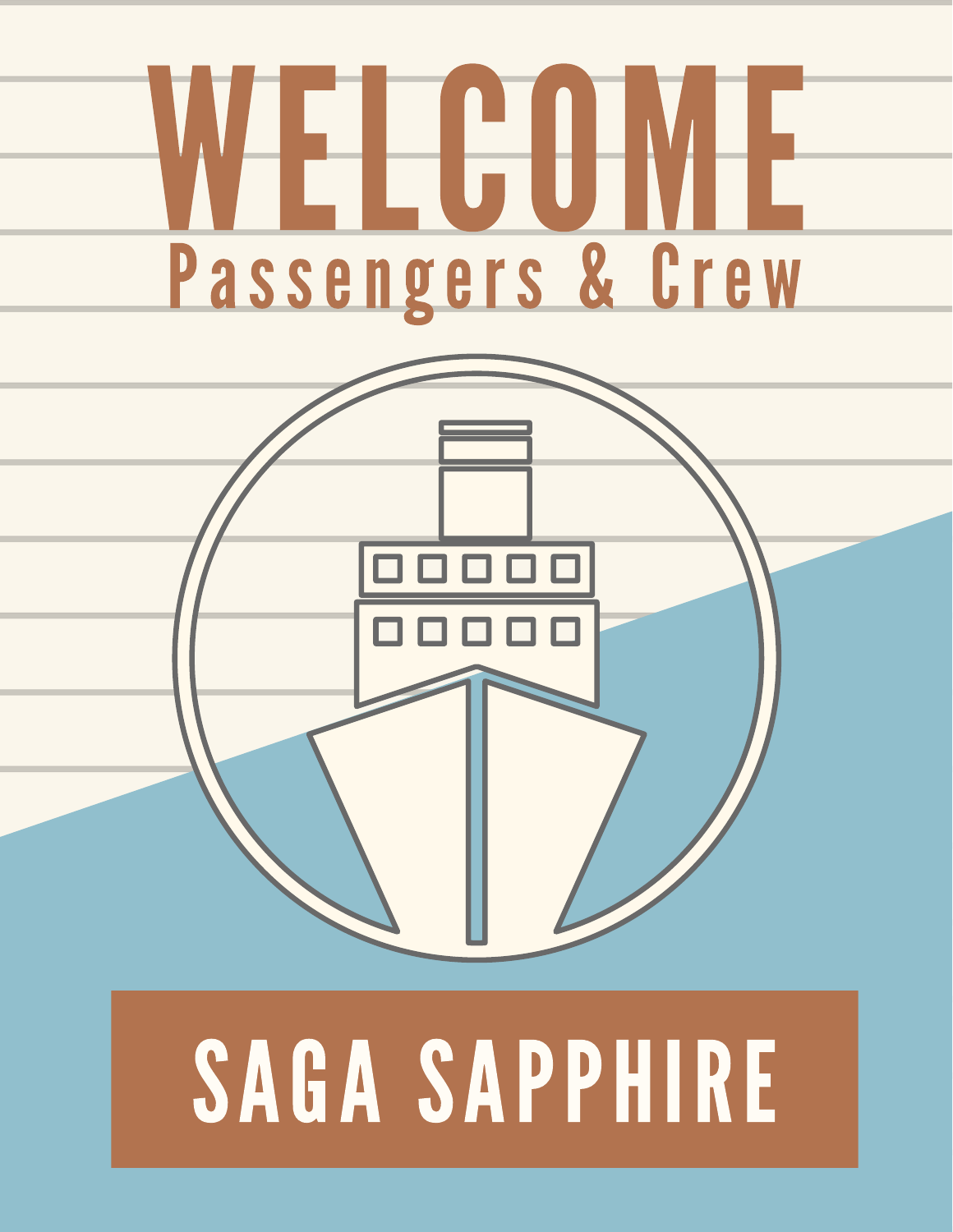

# SILVER WIND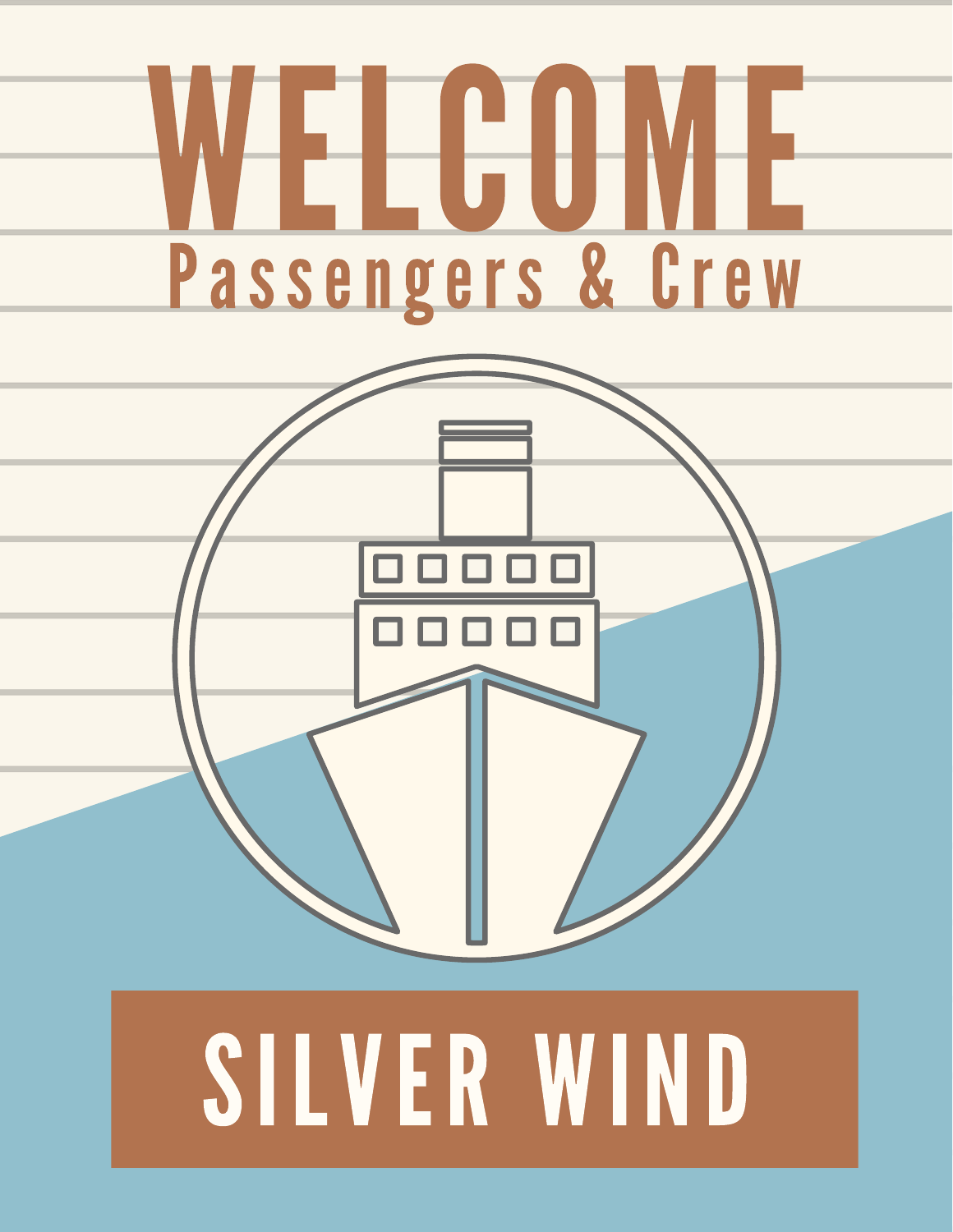

### Seven Seas Navigator